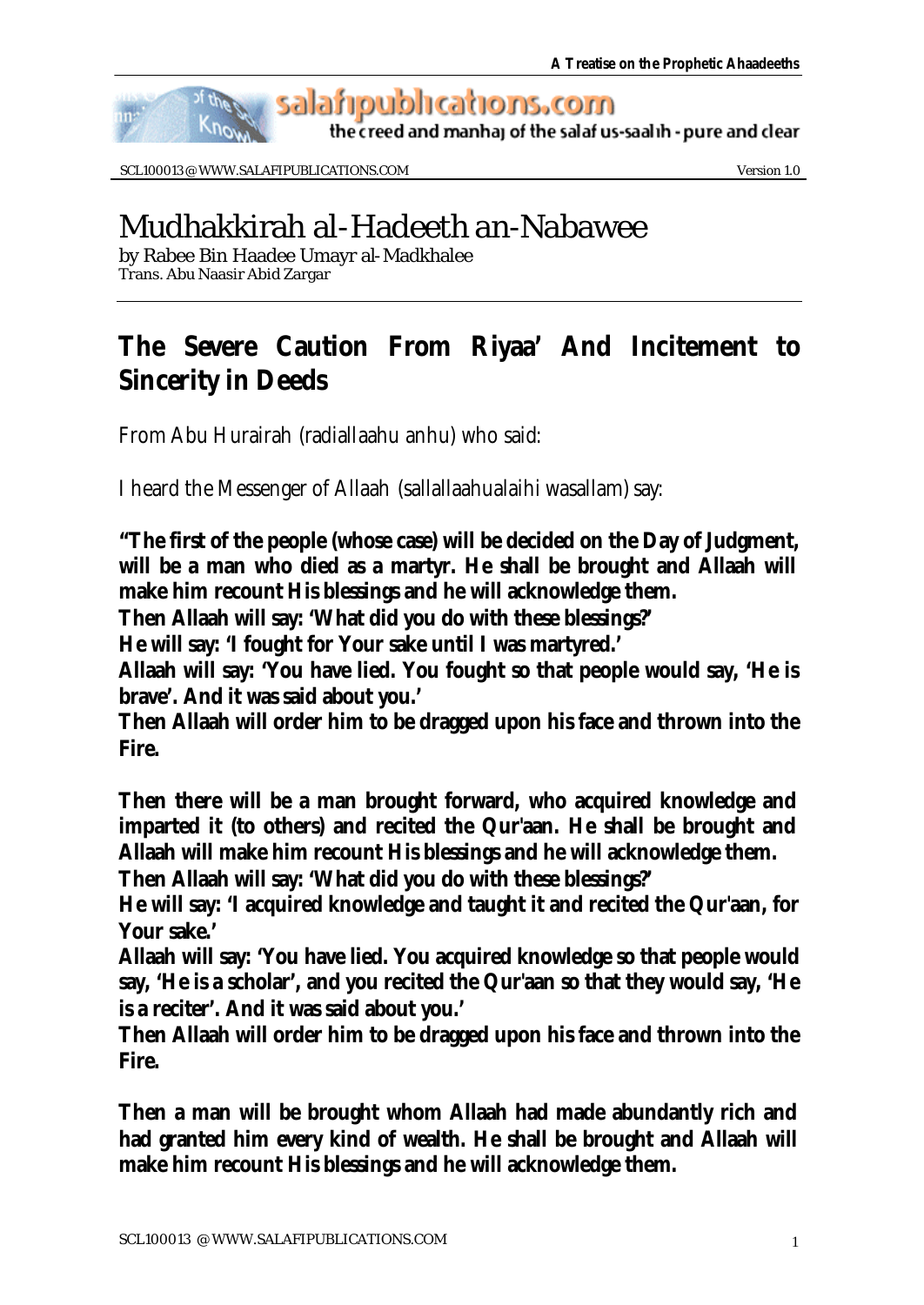**Then Allaah will say: 'What did you do with these blessings?' He will say: 'I did not leave any path in which You Love people to spend in, except that I spent in it for Your sake.'** 

**Allaah will say: 'You have lied. You did it so that people would say, 'He is generous'. And it was said about you.'** 

**Then Allaah will order him to be dragged upon his face and thrown into the Fire.**

Reported by Muslim<sup>1</sup>, Ahmad<sup>2</sup> and An-Nasaa'ee<sup>3</sup>.

## **The Reporter of the Hadeeth**

Abu Hurairah's biography has preceded.

### **The Meaning of the Hadeeth**

Verily in the outcome of these three miserable people, there is a warning and a reminder for the one who has a heart or the one who lends an ear and he is a witness. What was their condition and what befell them? Is not jihaad in the path of Allaah the most excellent of the deeds? Is it not the peak of the mountain of Islaam? Are there not for the mujaahid in the path of Allaah one hundred levels, with the distance between two levels like the distance between the sky and the earth? Are not the martyrs alive with their Lord, being sustained and roaming freely in the Paradise as they wish?

Are not the scholars the inheritors of the Prophets? Did Allaah not say:

### **"Allaah will exalt in degree those of you who believe, and those who have been granted knowledge." [al-Mujaadilah:11]**

And this charitable donator of money, the one who did not leave a way Loved by Allaah, except that he spent in it. Does Allaah not reward goodness with tens of its like, up to seven hundred fold, up to many times as much? Especially when it was spent in the path of Allaah, does our Lord not urge us to sacrifice and spend in His path?

<sup>&</sup>lt;sup>1</sup> Hadeeth no. 152.

 $2/322$ .

 $36/21$ .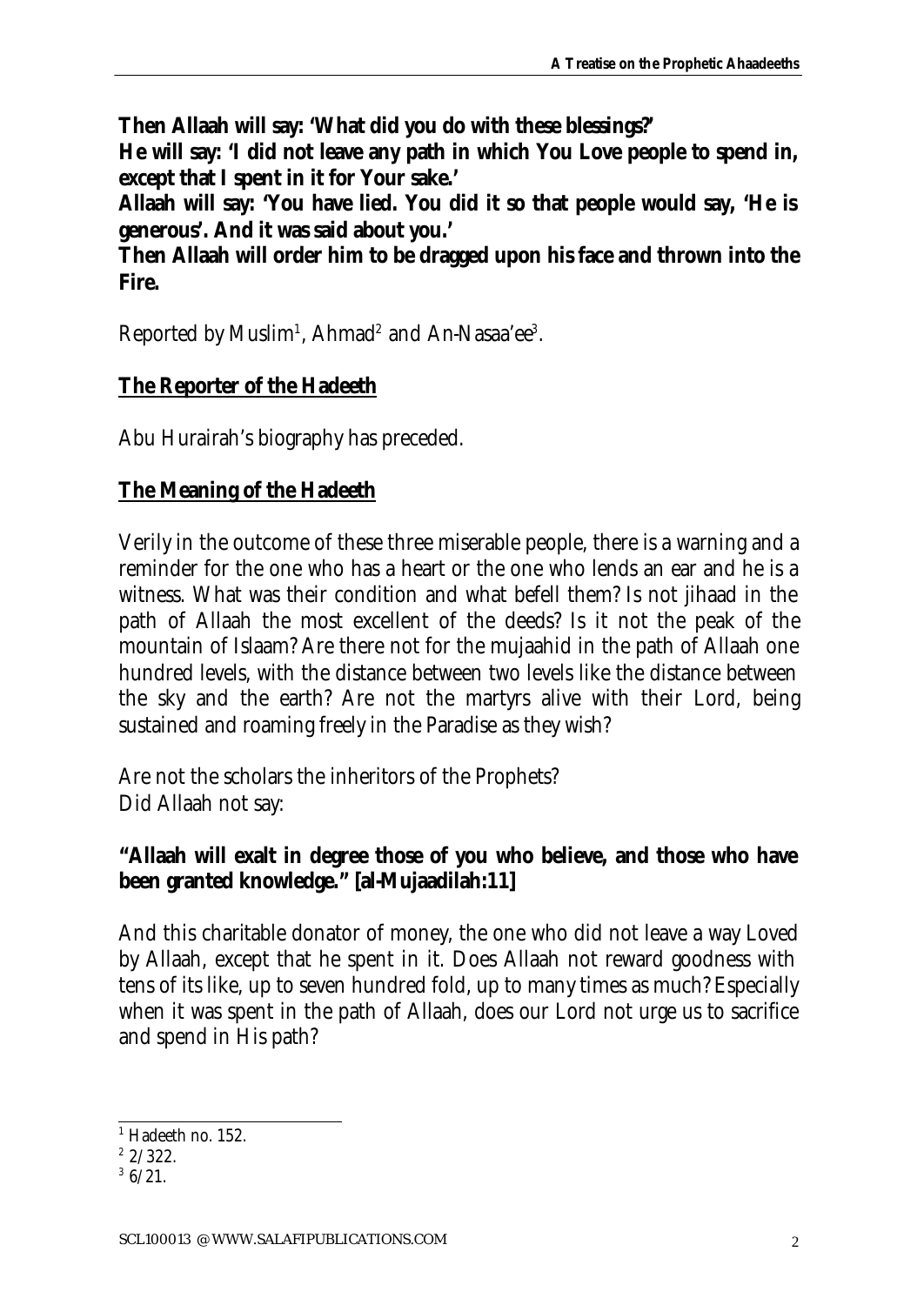So what was it that afflicted them and made them the first of those who were judged and thrown into the Hellfire? May Allaah save us from this outcome.

Verily the Messenger of Allaah (sallallaahualaihi wasallam) explained the reason for this outcome of theirs which is that they did not purify their actions for Allaah nor did they do them for His sake, even though these actions seemed excellent to the people. Their intentions were evil and their objectives were corrupt due to love of praise, glorification and commendation from the people.

So that mujaahid did not desire to seek the Face of Allaah nor to make the Word of Allaah uppermost. Rather, he desired himself and loved to elevate his prestige, repute and fame amongst the people due to his bravery, courage and boldness. So he attained that and it was his reward in the dunyaa. As for the Hereafter then his reward is that his secret is disclosed and uncovered and then he is thrown into the Fire.

As for the scholar, then he did not seek knowledge for the sake of Allaah, so that he could gain understanding of his deen and learn what is obligatory for Allaah, His Book, His Messenger and the people, in order to fulfil it. He did not teach the people for the sake of Allaah, hoping for the reward of spreading knowledge and calling to Allaah, rather he did it so that people would say: 'So and so is a scholar, and so and so is the learned one of this era, and the hafidh (preserver) of this period and the reciter of this ummah.' So his reward was the disclosure of his intentions and the revealing of his secrets on the Day of Judgement – a reward for his evil intention, and then he is thrown into the Fire.

As for the one who had wealth, then he did not thank Allaah, the One who bestowed that blessing upon him and he was not amongst those regarding whom He said:

"And those in whose wealth there is a recognised right, for the beggar who asks, and for the unfortunate who has lost his property and wealth (and his means of living is straitened)." [al-Ma'aarij:24-25]

He did not comprehend that his wealth is the wealth of Allaah, Who entrusted him with it to see how he would act. As a result of this, he spent his wealth without desiring the Face of Allaah and he did not recognise the way to sincerity for the sake of Allaah. Rather, he desired that the people should praise him by glorifying him and the poets should be keen to mention his virtues and news of his open handedness and generosity become widespread amongst the